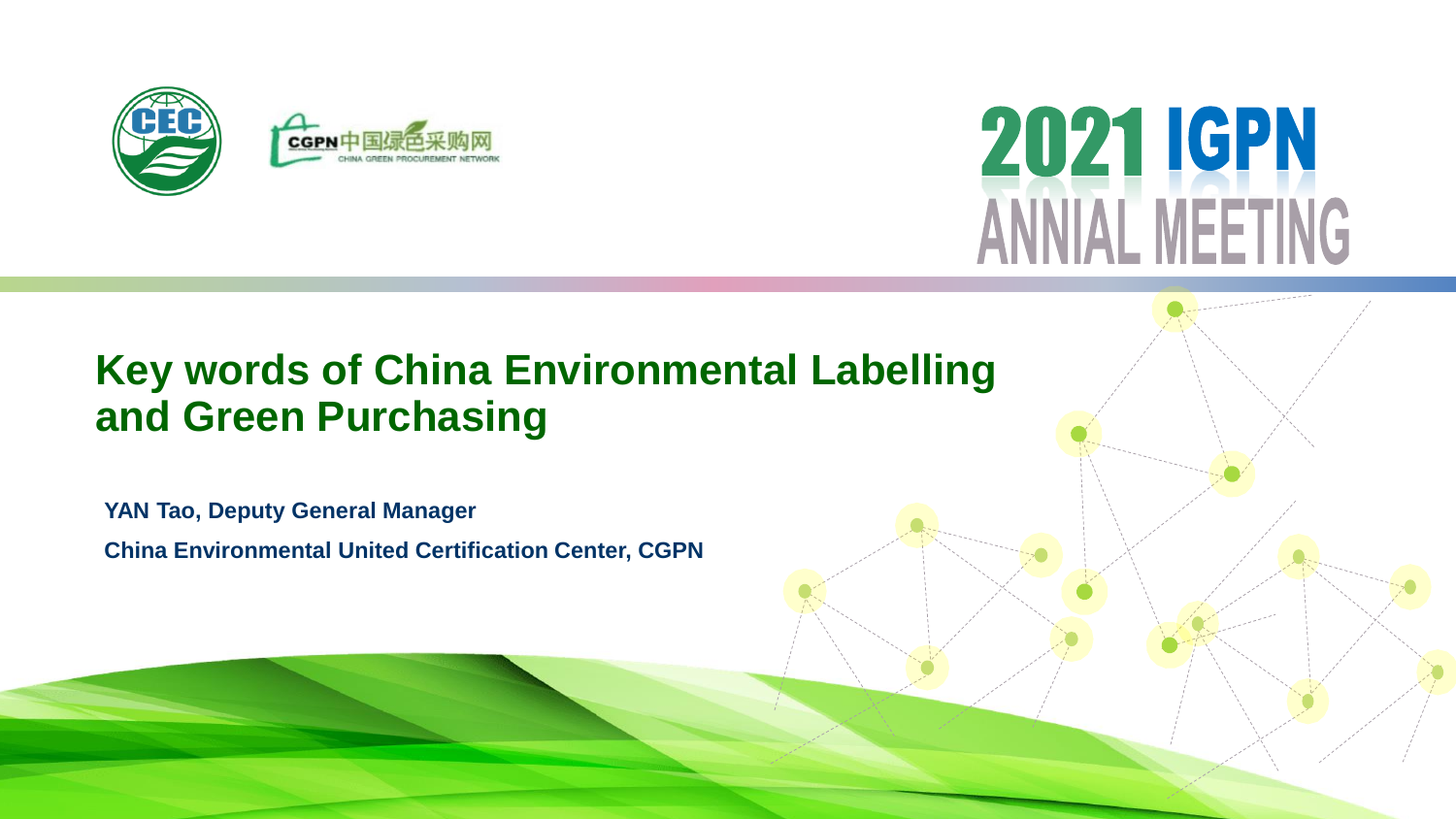## **Timeline of China Environmental Labelling and Green Purchasing**

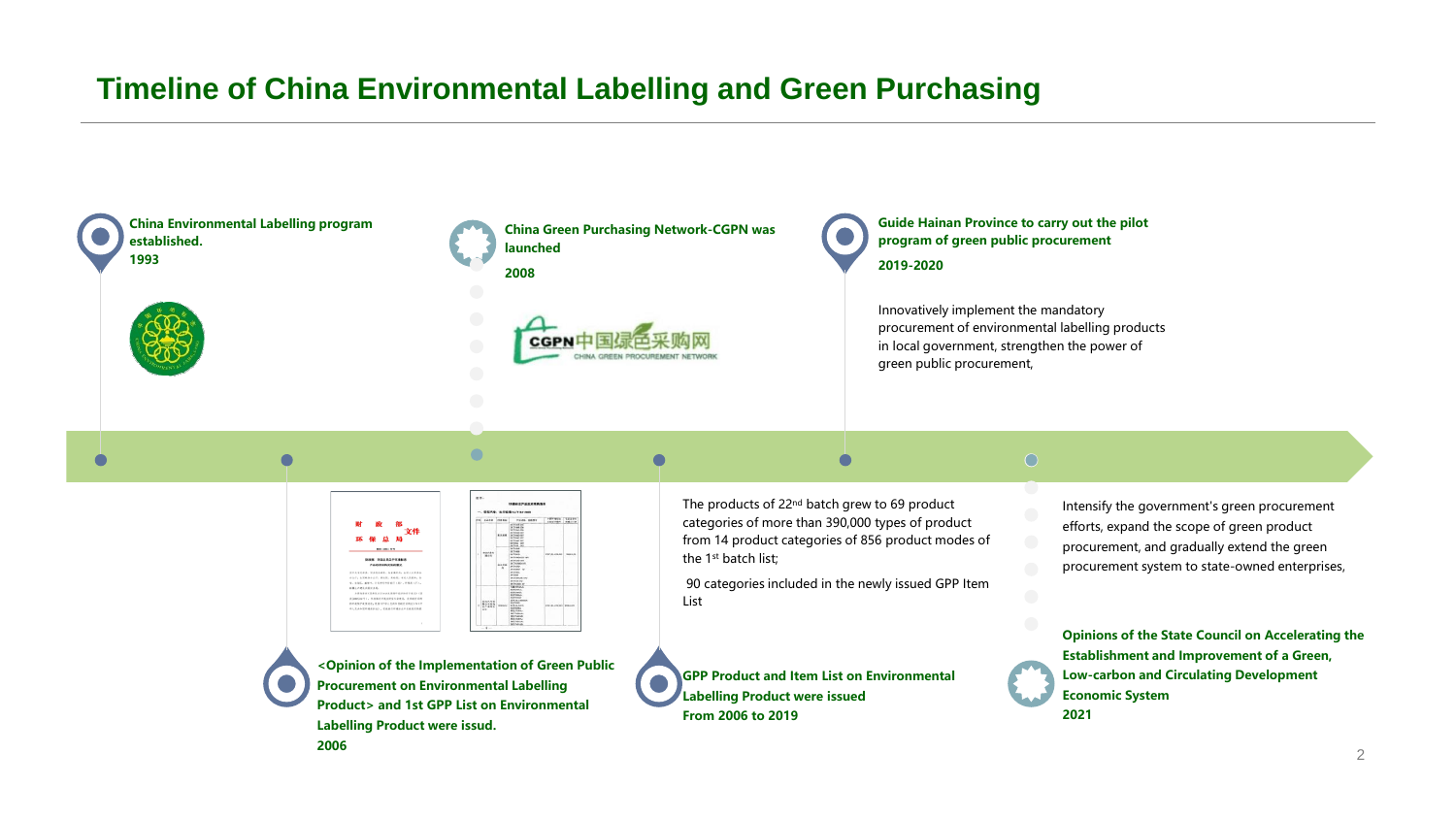## **Overall Relevant Statistics**



China Environmental Labelling Product Certification Scale China Environmental Labelling Product GPP Scale

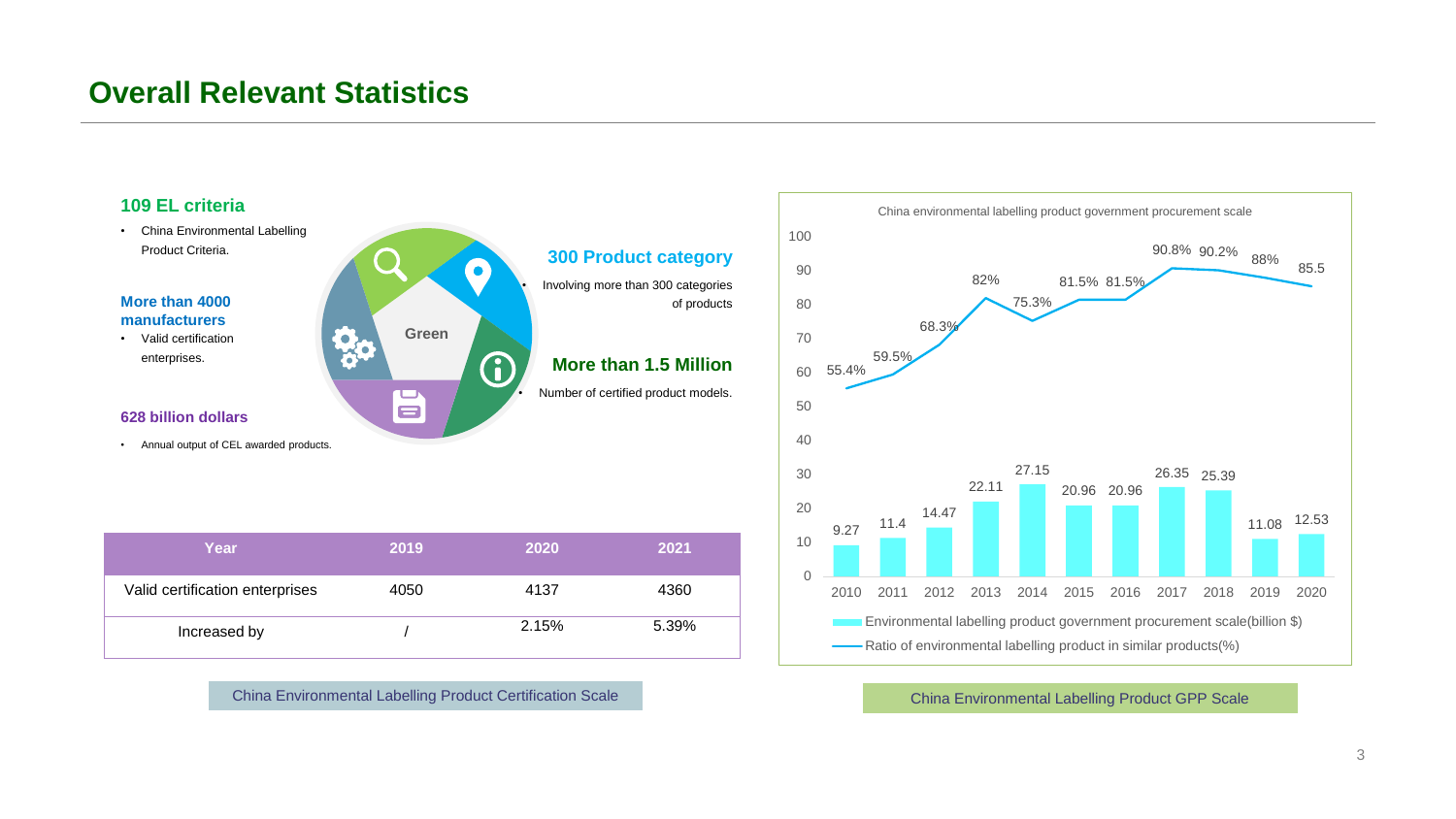### **2021 Key words: Innovation**

**Government Procurement of Environmental Labelling Products Wins Annual Innovation Awards of China GPP**

※The fifth time winning the award in 2020 due to its great and continuous contributions to national government green procurement.





#### **Enlarge EL Product Category**

- ※ 5 CEL criteria was developed: recycled rubber and its products, small household appliances, sanitary, pens, laundry and laundry factories;
- ※ 2 CEL criteria was revised: ceramic tiles (plates); sanitary ceramics.

#### **Pilot in Hainan Province**

堅

- ※ Innovatively implement the mandatory procurement of environmental labelling products in local government, strengthen the power of green public procurement,
- ※ the annual average of green product purchase scale accounts for 44.3% of the total online transaction scale in the province

#### **CEC LOGO Exploration**

F

- ※ CEC Environmental Guardian Certification program for furniture products, which provides public and local government with greener ecological choice;
- ※ CEC Logo for example, Environmental Guardian Certification program; Low VOCs product certification program etc.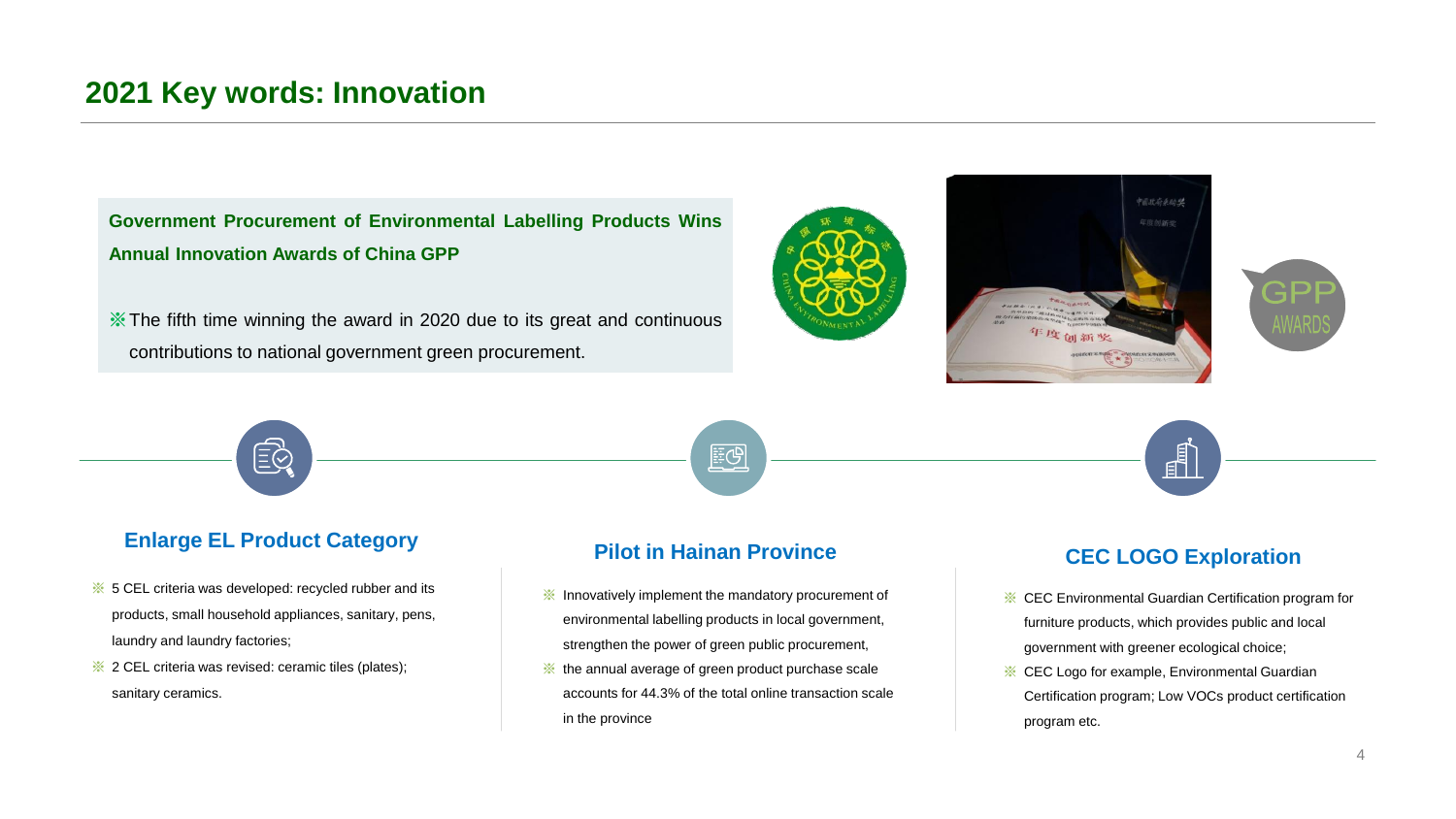### **2021 Key words: Toward carbon neutral**

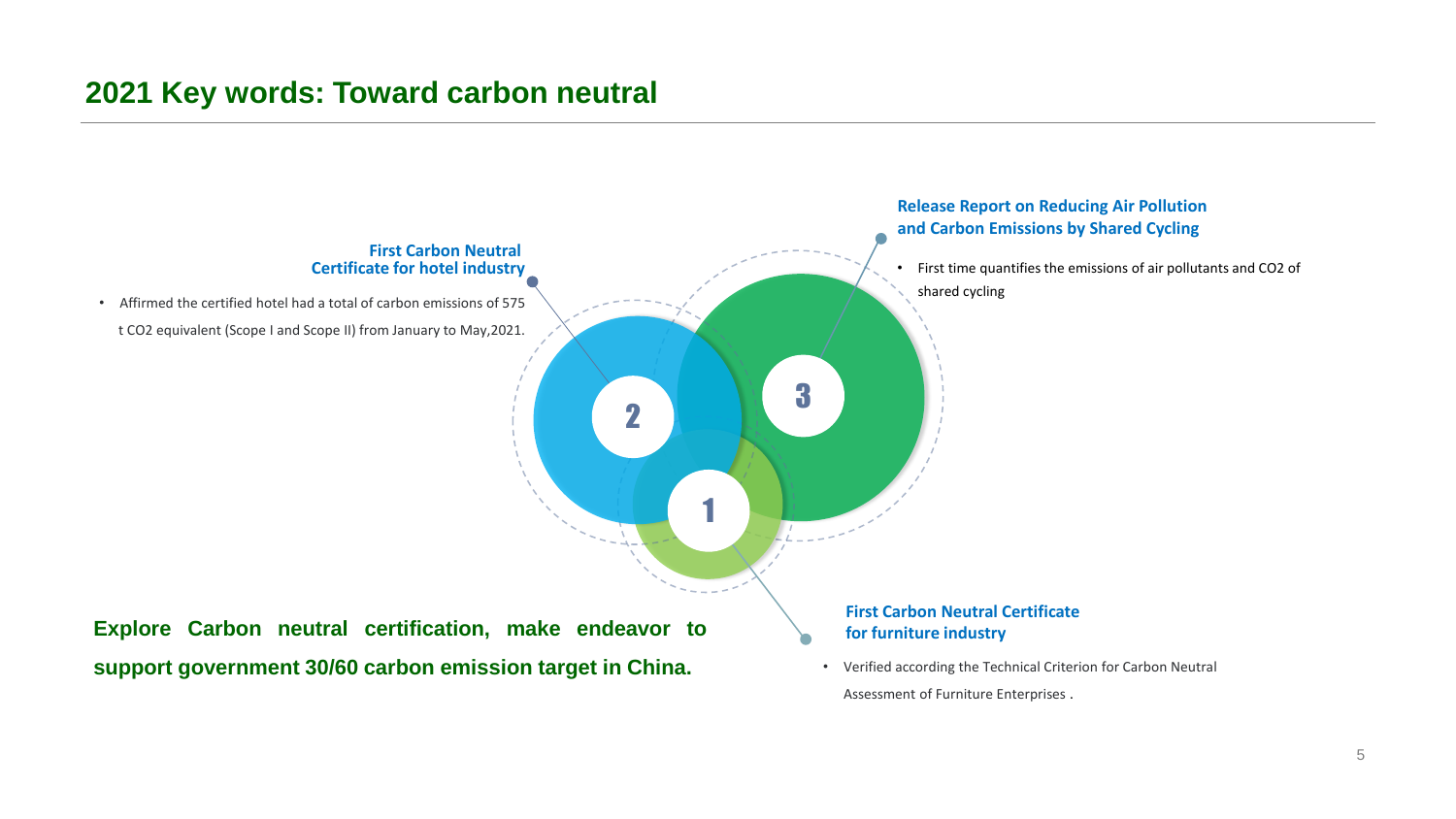# **2021 Key words: Enforcement implementation**

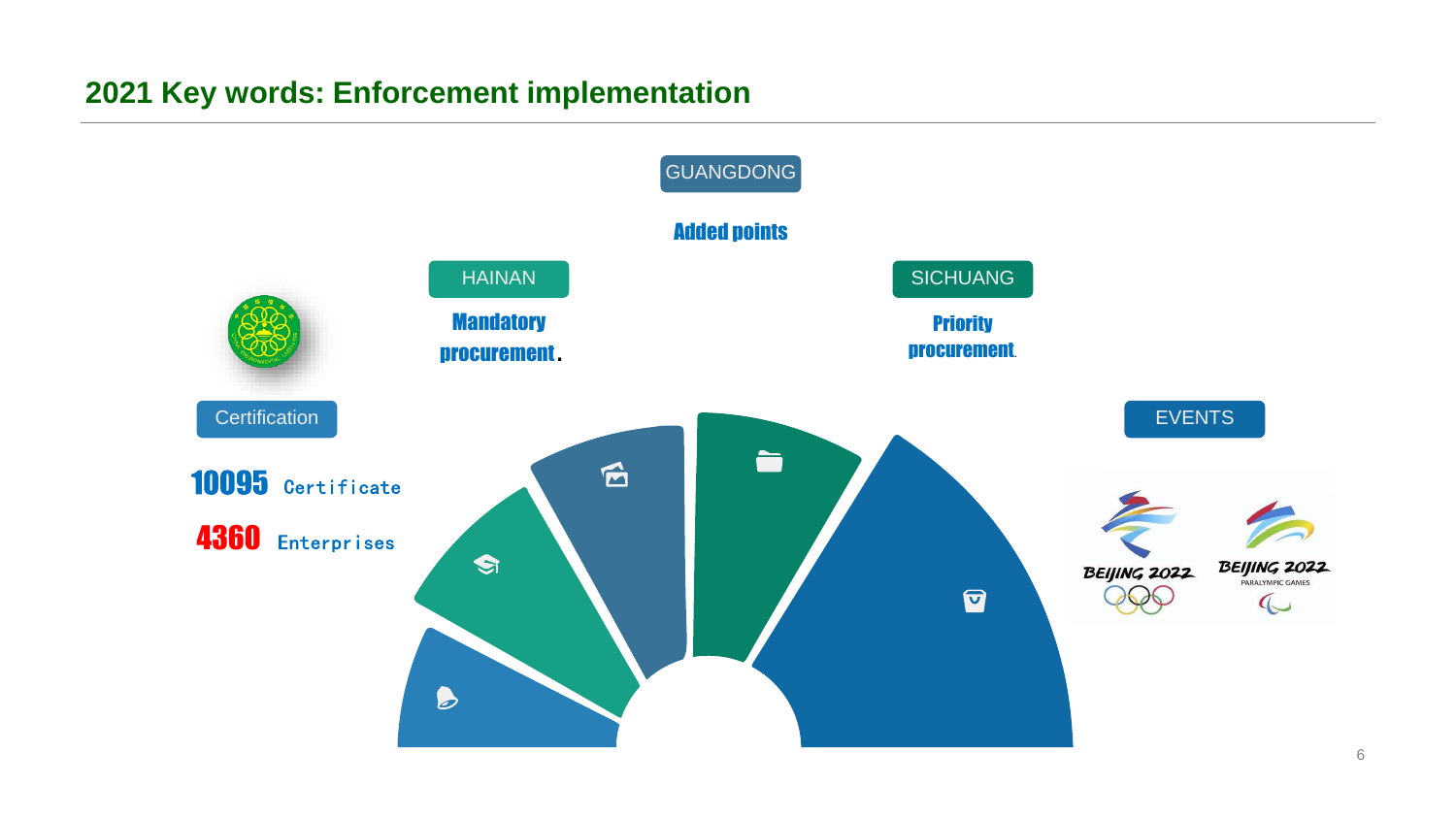# **2021 Key words: Performance focus**

| <b>Air pollution reduction</b><br>Reduction of emission for<br>VOCs, Nox, $SO_2$ , $CO_2$ etc.                                                             | <b>Water pollution reduction</b><br>Reduction of total phosphorus               | <b>Reduce energy and resource</b><br>consumption<br>Energy saving, water saving,<br>reduce pulp consumption                                                 | <b>Reduce solid and hazard waste</b><br>plastic waste, heavy metal, Industry<br>residue, toner cartridge etc. |
|------------------------------------------------------------------------------------------------------------------------------------------------------------|---------------------------------------------------------------------------------|-------------------------------------------------------------------------------------------------------------------------------------------------------------|---------------------------------------------------------------------------------------------------------------|
| <b>China Environmental</b><br><b>Labelling GPP</b>                                                                                                         |                                                                                 | đP                                                                                                                                                          | <b>Social and Environmental</b><br><b>Performance</b>                                                         |
| <b>Construction material</b><br>wood-based panel and its<br>products, wallpaper, adhesives,<br>coating, printing, ship antifouling<br>paint, cements, etc. | <b>Household articles</b><br>Washing detergent,<br>Printing ink, furniture etc. | <b>Electronics and recycled</b><br>products<br>computer, television, office machine,<br>paper products, recycled plastics,<br>recycled toner cartridges etc | <b>Packaging and accessory</b><br>Packaging product;<br>battery etc.                                          |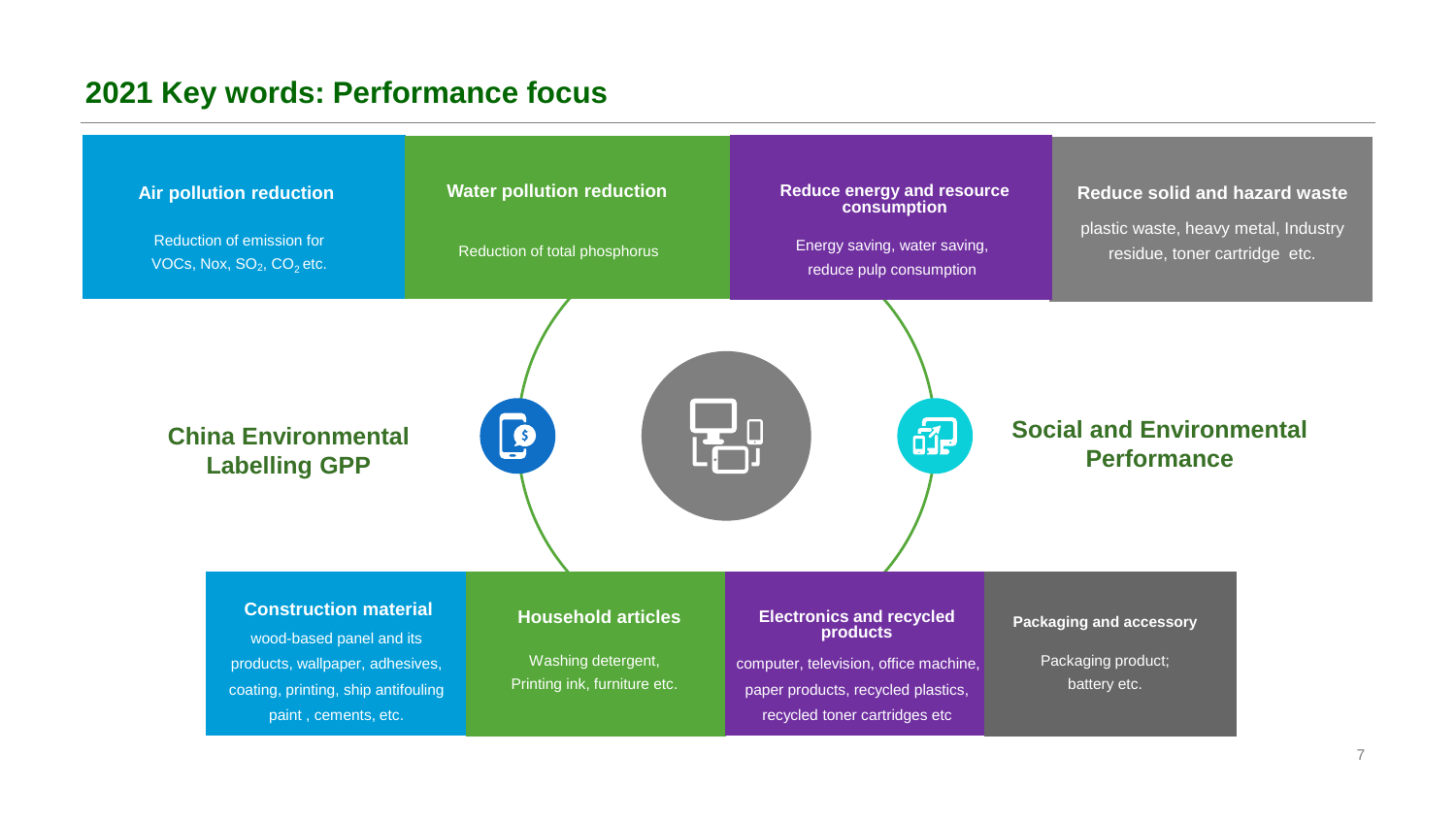# **2021 Key words: Collaboration**

#### **Active Co-leads SPP Program**

- Collaborate with UNEP, ICLEI, RWS lead the global SPP program.
- Actively participates in the guidelines, tools, relevant consultancy



**Asia Pacific Green Public Procurement Network** 

#### **Exchange with AP GPP Network**

- Core member of AP GPP Network
- Experience sharing and peer learning with members.



### **Participate in SDG 12.7.1 Reporting**

- Pilot SDG12.7.1 REPORTING.
- Sharing China experience in SPP 2021 Global Review .





### **Mutual certification**

- Board member of Global Ecolabelling Network
	- CJK Common core criteria.
	- China-German Common core criteria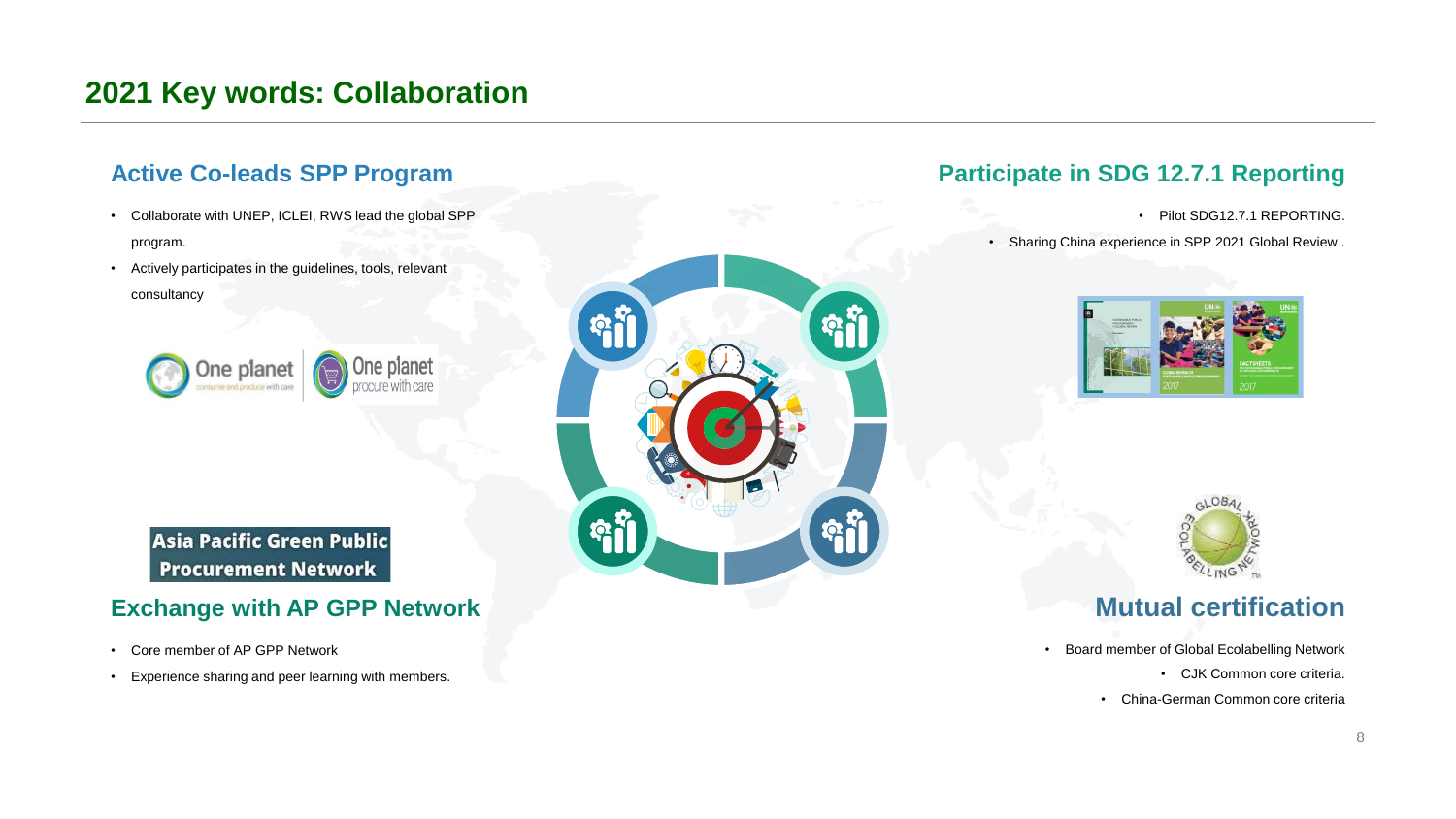### **About CEC**



**China Environmental United Certification Center (CEC) is a professional certification and technical service body committed to environmental protection and addressing climate change. It mainly engages in policy research, standard development and project implementation in the area of Environmental Labelling Program and Green Public Procurement, Greenhouse Gas Validation and Verification, Energy Savings Audits and Green Supply Chain Management etc.**

#### **Green Certification**

China Environmental Labelling program, Green labels, carbon neutral, environment systems etc. **Climate change**

Greenhouse Gad Validation and Verification, Energy saving, Carbon reduction, Carbon neutral .

#### **International Cooperation**

 $\bullet$ 

Global Ecolabelling Network; OPN SPP program Co-leads; IGPN **Secretariat** 

#### **Consult and Training**

Alliance of Green Consumption and Green Supply Chain, CSES-SCP Committee, Capacity building.